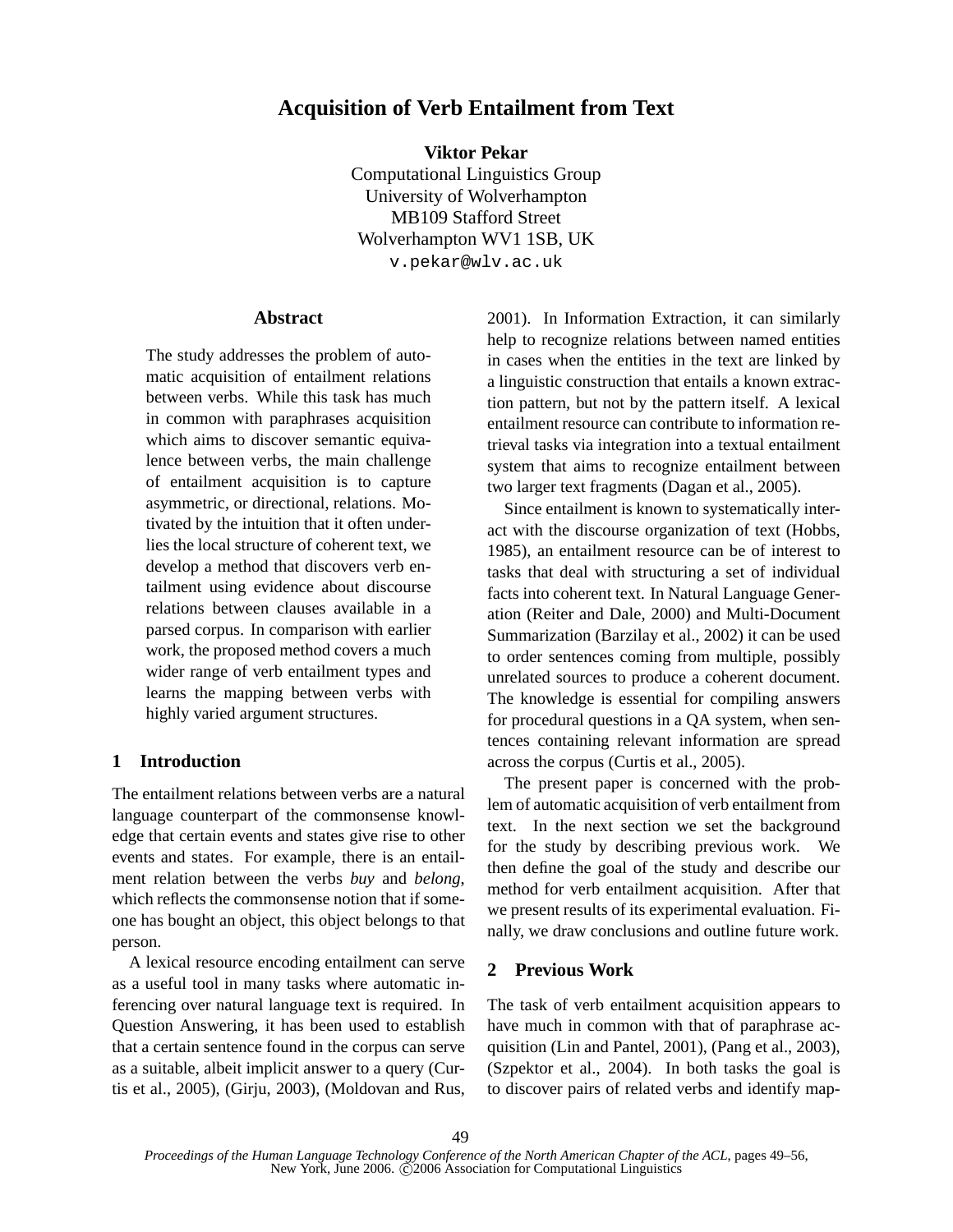pings between their argument structures. The important distinction is that while in a paraphrase the two verbs are semantically equivalent, entailment is a directional, or asymmetric, relation: one verb entails the other, but the converse does not hold. For example, the verbs *buy* and *purchase* paraphrase each other: either of them can substitute its counterpart in most contexts without altering their meaning. The verb *buy* entails *own* so that *buy* can be replaced with *own* without introducing any contradicting content into the original sentence. Replacing *own* with *buy*, however, does convey new meaning.

To account for the asymmetric character of entailment, a popular approach has been to use lexicosyntactic patterns indicative of entailment. In (Chklovski and Pantel, 2004) different types of semantic relations between verbs are discovered using surface patterns (like "*X-ed by Y-ing*" for enablement<sup>1</sup>, which would match "obtained by bor*rowing*", for example) and assessing the strength of asymmetric relations as mutual information between the two verbs. (Torisawa, 2003) collected pairs of coordinated verbs, i.e. matching patterns like "*X-ed and Y-ed*", and then estimated the probability of entailment using corpus counts. (Inui et al., 2003) used a similar approach exploiting causative expressions such as *because*, *though*, and *so*. (Girju, 2003) extracted causal relations between nouns like "*Earthquakes generate tsunami*" by first using lexico-syntactic patterns to collect relevant data and then using a decision tree classifier to learn the relations. Although these techniques have been shown to achieve high precision, their reliance on surface patterns limits their coverage in that they address only those relations that are regularly made explicit through concrete natural language expressions, and only within sentences.

The method for noun entailment acquisition by (Geffet and Dagan, 2005) is based on the idea of distributional inclusion, according to which one noun is entailed by the other if the set of occurrence contexts of the former subsumes that of the latter. However, this approach is likely to pick only a particular kind of verb entailment, that of troponymy (such as *march-walk*) and overlook pairs where there is little overlap in the occurrence patterns between the two verbs.

In tasks involving recognition of relations between entities such as Question Answering and Information Extraction, it is crucial to encode the mapping between the argument structures of two verbs. Pattern-matching often imposes restrictions on the syntactic configurations in which the verbs can appear in the corpus: the patterns employed by (Chklovski and Pantel, 2004) and (Torisawa, 2003) derive pairs of only those verbs that have identical argument structures, and often only those that involve a subject and a direct object. The method for discovery of inference rules by (Lin and Pantel, 2001) obtains pairs of verbs with highly varied argument structures, which also do not have to be identical for the two verbs. While the inference rules the method acquires seem to encompass pairs related by entailment, these pairs are not distinguished from paraphrases and the direction of relation in such pairs is not recognized.

To sum up, a major challenge in entailment acquisition is the need for more generic methods that would cover an unrestricted range of entailment types and learn the mapping between verbs with varied argument structures, eventually yielding resources suitable for robust large-scale applications.

# **3 Verb Entailment**

Verb entailment relations have been traditionally attracting a lot of interest from lexical semantics research and their various typologies have been proposed (see, e.g., (Fellbaum, 1998)). In this study, with the view of potential practical applications, we adopt an operational definition of entailment. We define it to be a semantic relation between verbs where one verb, termed premise  $P$ , refers to event  $E_p$  and at the same time implies event  $E_q$ , typically denoted by the other verb, termed consequence Q.

The goal of verb entailment acquisition is then to find two linguistic templates each consisting of a verb and slots for its syntactic arguments. In the pair, (1) the verbs are related in accordance with our definition of entailment above, (2) there is a mapping between the slots of the two templates and (3) the direction of entailment is indicated explic-

<sup>&</sup>lt;sup>1</sup>In (Chklovski and Pantel, 2004) enablement is defined to be a relation where one event often, but not necessarily always, gives rise to the other event, which coincides with our definition of entailment (see Section 3).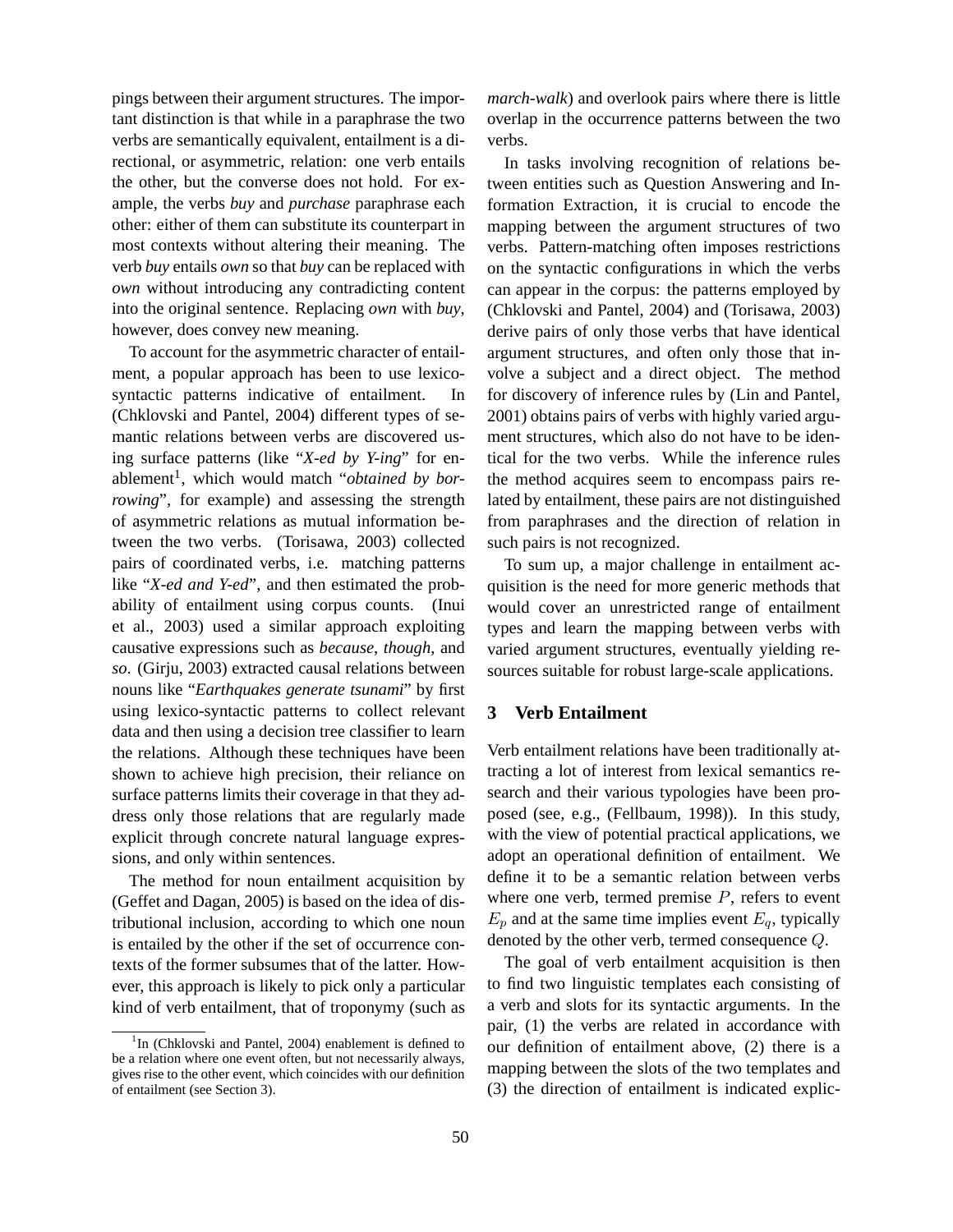itly. For example, in the template pair "*buy*(*obj:X*)  $\Rightarrow$  *belong*(*subj:X*)" the operator  $\Rightarrow$  specifies that the premise *buy* entails the consequence *belong*, and *X* indicates a mapping between the object of *buy* and the subject of *belong*, as in *The company bought shares. - The shares belong to the company.*

As opposed to logical entailment, we do not require that verb entailment holds in all conceivable contexts and view it as a relation that may be more plausible in some contexts than others. For each verb pair, we therefore wish to assign a score quantifying the likelihood of its satisfying entailment in some random context.

## **4 Approach**

The key assumption behind our approach is that the ability of a verb to imply an event typically denoted by a different verb manifests itself in the regular cooccurrence of the two verbs inside locally coherent text. This assumption is not arbitrary: as discourse investigations show (Asher and Lascarides, 2003), (Hobbs, 1985), lexical entailment plays an important role in determining the local structure of discourse. We expect this co-occurrence regularity to be equally characteristic of any pair of verbs related by entailment, regardless of is type and the syntactic behavior of verbs.

The method consists of three major steps. First, it identifies pairs of clauses that are related in the local discourse. From related clauses, it then creates templates by extracting pairs of verbs along with relevant information as to their syntactic behavior. Third, the method scores each verb pair in terms of plausibility of entailment by measuring how strongly the premise signals the appearance of the consequence inside the text segment at hand. In the following sections, we describe these steps in more detail.

#### **4.1 Identifying discourse-related clauses**

We attempt to capture local discourse relatedness between clauses by a combination of several surface cues. In doing so, we do not build a full discourse representation of text, nor do we try to identify the type of particular rhetorical relations between sentences, but rather identify pairs of clauses that are likely to be discourse-related.

**Textual proximity**. We start by parsing the corpus with a dependency parser (we use Connexor's FDG (Tapanainen and Järvinen, 1997)), treating every verb with its dependent constituents as a clause. For two clauses to be discourse-related, we require that they appear close to each other in the text. Adjacency of sentences has been previously used to model local coherence (Lapata, 2003). To capture related clauses within larger text fragments, we experiment with windows of text of various sizes around a clause.

**Paragraph boundaries**. Since locally related sentences tend to be grouped into paragraphs, we further require that the two clauses appear within the same paragraph.

**Common event participant**. Entity-based theories of discourse (e.g., (Grosz et al., 1995)) claim that a coherent text segment tends to focus on a specific entity. This intuition has been formalized by (Barzilay and Lapata, 2005), who developed an entity-based statistical representation of local discourse and showed its usefulness for estimating coherence between sentences. We also impose this as a criterion for two clauses to be discourse-related: their arguments need to refer to the same participant, henceforth, **anchor**. We identify the anchor as the same noun lemma appearing as an argument to the verbs in both clauses, considering only subject, object, and prepositional object arguments. The anchor must not be a pronoun, since identical pronouns may refer to different entities and making use of such correspondences is likely to introduce noise.

#### **4.2 Creating templates**

Once relevant clauses have been identified, we create pairs of syntactic templates, each consisting of a verb and the label specifying the syntactic role the anchor occupies near the verb. For example, given a pair of clauses *Mary bought a house.* and *The house belongs to Mary.*, the method will extract two pairs of templates: {*buy*(*obj:X*), *belong*(*subj:X*)} and  $\{buy(subj:X), belong(to:X). \}$ 

Before templates are constructed, we automatically convert complex sentence parses to simpler, but semantically equivalent ones so as to increase the amount of usable data and reduce noise:

• Passive constructions are turned into active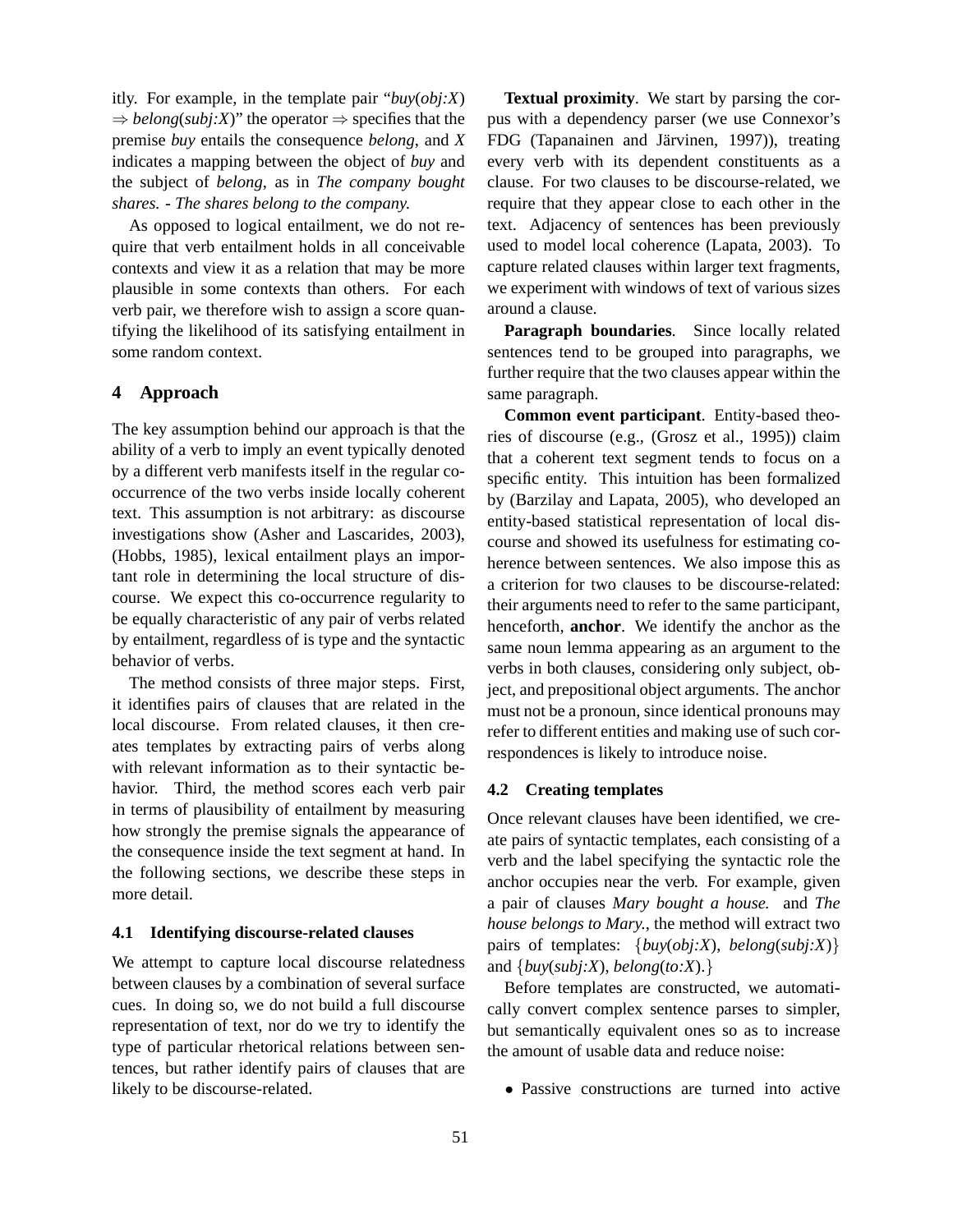ones: *X was bought by Y – Y bought X*;

- Phrases with coordinated nouns and verbs are decomposed: *X bought A and B – X bought A, X bought B; X bought and sold A – X bought A, X sold A*.
- Phrases with past and present participles are turned into predicate structures: *the group led by A – A leads the group; the group leading the market – the group leads the market.*

The output of this step is  $V \in P \times Q$ , a set of pairs of templates  $\{p,q\}$ , where  $p \in P$  is the premise, consisting of the verb  $v_p$  and  $r_p$  – the syntactic relation between  $v_p$  and the anchor, and  $q \in Q$  is the consequence, consisting of the verb  $v_q$  and  $r_q$  – its syntactic relation to the anchor.

## **4.3 Measuring asymmetric association**

To score the pairs for asymmetric association, we use a procedure similar to the method by (Resnik, 1993) for learning selectional preferences of verbs.

Each template in a pair is tried as both a premise and a consequence. We quantify the 'preference' of the premise  $p$  for the consequence  $q$  as the contribution of  $q$  to the amount of information  $p$  contains about its consequences seen in the data. First, we calculate Kullback-Leibler Divergence (Cover. and Thomas, 1991) between two probability distributions,  $u$  – the prior distribution of all consequences in the data and  $w$  – their posterior distribution given  $p$ , thus measuring the information  $p$  contains about its consequences:

$$
D_p(u||w) = \sum_n u(x) \log \frac{u(x)}{w(x)} \tag{1}
$$

where  $u(x) = P(q_x|p)$ ,  $w(x) = P(q_x)$ , and x ranges over all consequences in the data. Then, the score for template  $\{p, q\}$  expressing the association of q with  $p$  is calculated as the proportion of  $q$ 's contribution to  $D_p(u||w)$ :

$$
Score(p,q) = P(q|p) \log \frac{P(q|p)}{P(p)} D_p(u||w)^{-1} (2)
$$

In each pair we compare the scores in both directions, taking the direction with the greater score to indicate the most likely premise and consequence and thus the direction of entailment.

## **5 Evaluation Design**

## **5.1 Task**

To evaluate the algorithm, we designed a recognition task similar to that of pseudo-word disambiguation  $(Schütze, 1992)$ ,  $(Dagan et al., 1999)$ . The task was, given a certain premise, to select its correct consequence out of a pool with several artificially created incorrect alternatives.

The advantages of this evaluation technique are twofold. On the one hand, the task mimics many possible practical applications of the entailment resource, such as sentence ordering, where, given a sentence, it is necessary to identify among several alternatives another sentence that either entails or is entailed by the given sentence. On the other hand, in comparison with manual evaluation of the direct output of the system, it requires minimal human involvement and makes it possible to conduct largescale experiments.

#### **5.2 Data**

The experimental material was created from the BLLIP corpus, a collection of texts from the Wall Street Journal (years 1987-89). We chose 15 transitive verbs with the greatest corpus frequency and used a pilot run of our method to extract 1000 highest-scoring template pairs involving these verbs as a premise. From them, we manually selected 129 template pairs that satisfied entailment.

For each of the 129 template pairs, four false consequences were created. This was done by randomly picking verbs with frequency comparable to that of the verb of the correct consequence. A list of parsed clauses from the BLLIP corpus was consulted to select the most typical syntactic configuration of each of the four false verbs. The resulting five template pairs, presented in a random order, constituted a test item. Figure 1 illustrates such a test item.

The entailment acquisition method was evaluated on entailment templates acquired from the British National Corpus. Even though the two corpora are quite different in style, we assume that the evaluation allows conclusions to be drawn as to the relative quality of performance of the methods under consideration.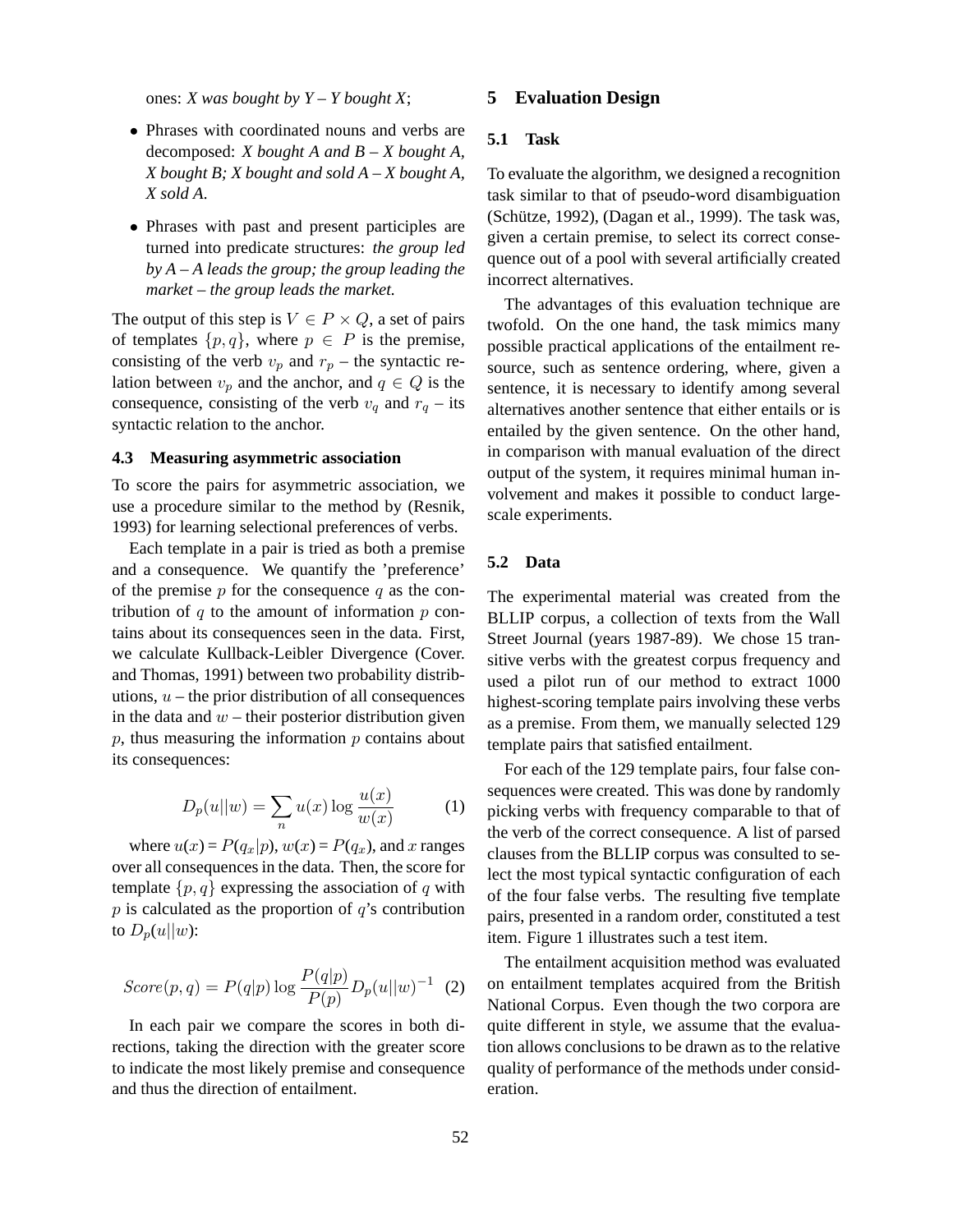```
1* buy(subj:X,obj:Y)⇒own(subj:X,obj:Y)
```

```
2 buy(subj:X,obj:Y)⇒approve(subj:X,obj:Y)
```

```
3 buy(subj:X,obj:Y)⇒reach(subj:X,obj:Y)
```

```
4 buy(subj:X,obj:Y)⇒decline(subj:X,obj:Y)
```

```
5 buy(subj:X,obj:Y)⇒compare(obj:X,with:Y)
```
Figure 1: An item from the test dataset. The template pair with the correct consequence is marked by an asterisk.

#### **5.3 Recognition algorithm**

During evaluation, we tested the ability of the method to select the correct consequence among the five alternatives. Our entailment acquisition method generates association scores for one-slot templates. In order to score the double-slot templates in the evaluation material, we used the following procedure.

Given a double-slot template, we divide it into two single-slot ones such that matching arguments of the two verbs along with the verbs themselves constitute a separate template. For example, "*buy*  $(subj:X, obj:Y) \Rightarrow own (subj:X, obj:Y)"$  will be decomposed into "*buy* ( $\text{subj}:X$ )  $\Rightarrow$  *own* ( $\text{subj}:X$ )" and "*buy*  $(obj:Y) \Rightarrow own(obj:Y)$ ". The scores of these two templates are then looked up in the generated database and averaged. In each test item, the five alternatives are scored in this manner and the one with the highest score was chosen as containing the correct consequence.

The performance was measured in terms of accuracy, i.e. as the ratio of correct choices to the total number of test items. Ties, i.e. cases when the correct consequence was assigned the same score as one or more incorrect ones, contributed to the final accuracy measure proportionate to the number of tying alternatives.

This experimental design corresponds to a random baseline of 0.2, i.e. the expected accuracy when selecting a consequence template randomly out of 5 alternatives.

#### **6 Results and Discussion**

We now present the results of the evaluation of the method. In Section 6.1, we study its parameters and determine the best configuration. In Section 6.2, we compare its performance against that of human subjects as well as that of two state-of-the-art lexical resources: the verb entailment knowledge contained in WordNet2.0 and the inference rules from the DIRT database (Lin and Pantel, 2001).

#### **6.1 Model parameters**

We first examined the following parameters of the model: the window size, the use of paragraph boundaries, and the effect of the shared anchor on the quality of the model.

#### **6.1.1 Window size and paragraph boundaries**

As was mentioned in Section 4.1, a free parameter in our model is a threshold on the distance between two clauses, that we take as an indicator that the clauses are discourse-related. To find an optimal threshold, we experimented with windows of 1, 2 ... 25 clauses around a given clause, taking clauses appearing within the window as potentially related to the given one. We also looked at the effect paragraph boundaries have on the identification of related clauses. Figure 2 shows two curves depicting the accuracy of the method as a function of the window size: the first one describes performance when paragraph boundaries are taken into account (PAR) and the second one when they are ignored  $(NO$  $PAR)$ .



Figure 2: Accuracy of the algorithm as a function of window size, with and without paragraph boundaries used for delineating coherent text.

One can see that both curves rise fairly steeply up to window size of around 7, indicating that many entailment pairs are discovered when the two clauses appear close to each other. The rise is the steepest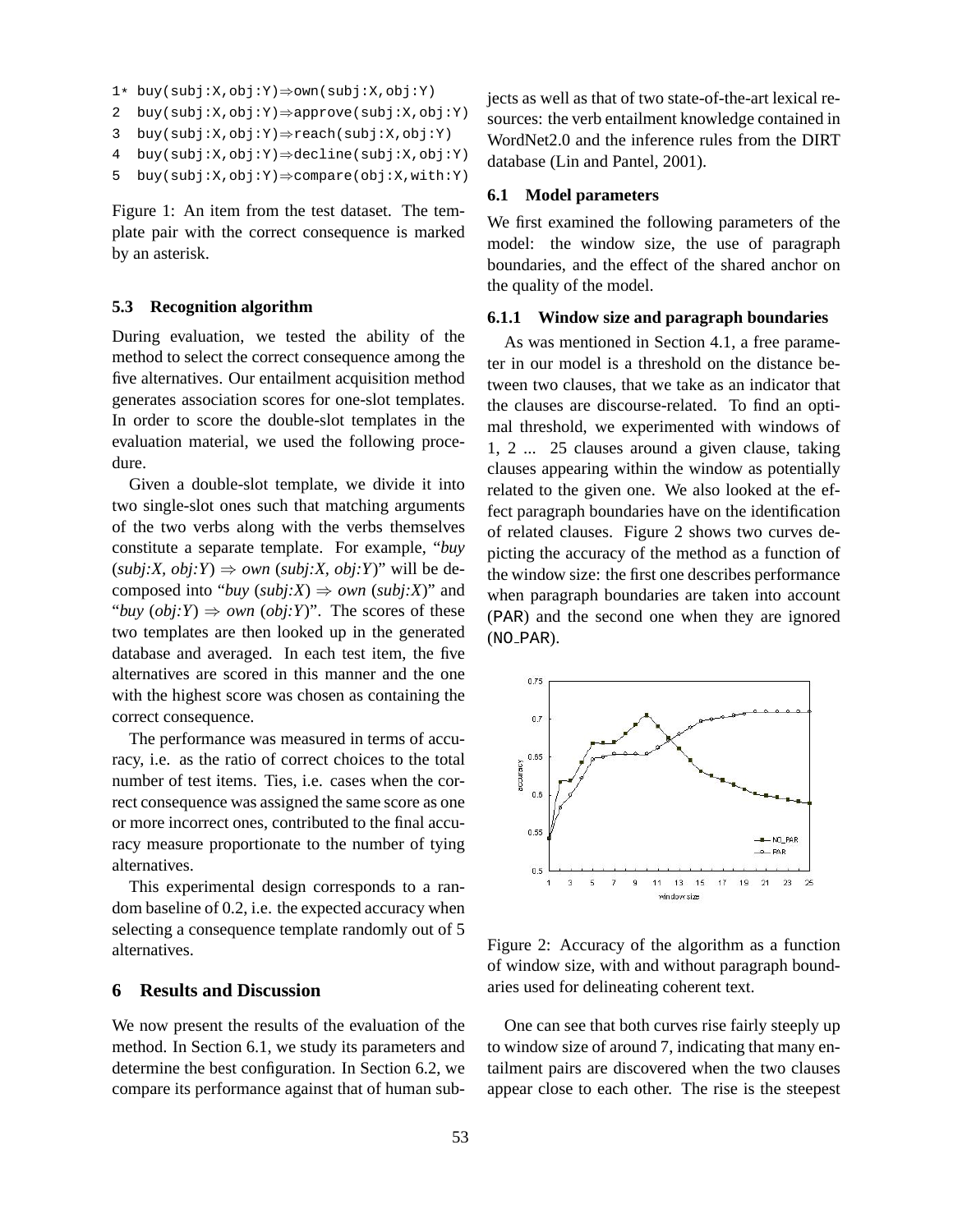between windows of 1 and 3, suggesting that entailment relations are most often explicated in clauses appearing very close to each other.

PAR reaches its maximum at the window of 15, where it levels off. Considering that 88% of paragraphs in BNC contain 15 clauses or less, we take this as an indication that a segment of text where both a premise and its consequence are likely to be found indeed roughly corresponds to a paragraph. NO PAR's maximum is at 10, then the accuracy starts to decrease, suggesting that evidence found deeper inside other paragraphs is misleading to our model.

NO PAR performs consistently better than PAR until it reaches its peak, i.e. when the window size is less than 10. This seems to suggest that several initial and final clauses of adjacent paragraphs are also likely to contain information useful to the model.

We tested the difference between the maxima of PAR and NO PAR using the sign test, the nonparametric equivalent of the paired t-test. The test did not reveal any significance in the difference between their accuracies  $(6-, 7+, 116$  ties:  $p = 1.000$ ).

#### **6.1.2 Common anchor**

We further examined how the criterion of the common anchor influenced the quality of the model. We compared this model (ANCHOR) against the one that did not require that two clauses share an anchor (NO ANCHOR), i.e. considering only co-occurrence of verbs concatenated with specific syntactic role labels. Additionally, we included into the experiment a model that looked at plain verbs co-occurring inside a context window (PLAIN). Figure 3 compares the performance of these three models (paragraph boundaries were taken into account in all of them).

Compared with ANCHOR, the other two models achieve considerably worse accuracy scores. The differences between the maximum of ANCHOR and those of the other models are significant according to the sign test (ANCHOR vs NO ANCHOR: 44+, 8-, 77 ties:  $p < 0.001$ ; ANCHOR vs PLAIN: 44+, 10-, 75 ties:  $p < 0.001$ ). Their maxima are also reached sooner (at the window of 7) and thereafter their performance quickly degrades. This indicates that the common anchor criterion is very useful, especially for locating related clauses at larger distances in the text.



Figure 3: The effect of the common anchor on the accuracy of the method.

The accuracy scores for NO ANCHOR and PLAIN are very similar across all the window size settings. It appears that the consistent co-occurrence of specific syntactic labels on two verbs gives no additional evidence about the verbs being related.

#### **6.2 Human evaluation**

Once the best parameter settings for the method were found, we compared its performance against human judges as well as the DIRT inference rules and the verb entailment encoded in the WordNet 2.0 database.

**Human judges**. To elicit human judgments on the evaluation data, we automatically converted the templates into a natural language form using a number of simple rules to arrange words in the correct grammatical order. In cases where an obligatory syntactic position near a verb was missing, we supplied the pronouns *someone* or *something* in that position. In each template pair, the premise was turned into a statement, and the consequence into a question. Figure 4 illustrates the result of converting the test item from the previous example (Figure 1) into the natural language form.

During the experiment, two judges were asked to mark those statement-question pairs in each test item, where, considering the statement, they could answer the question affirmatively. The judges' decisions coincided in 95 of 129 test items. The Kappa statistic is  $\kappa$ =0.725, which provides some indication about the upper bound of performance on this task.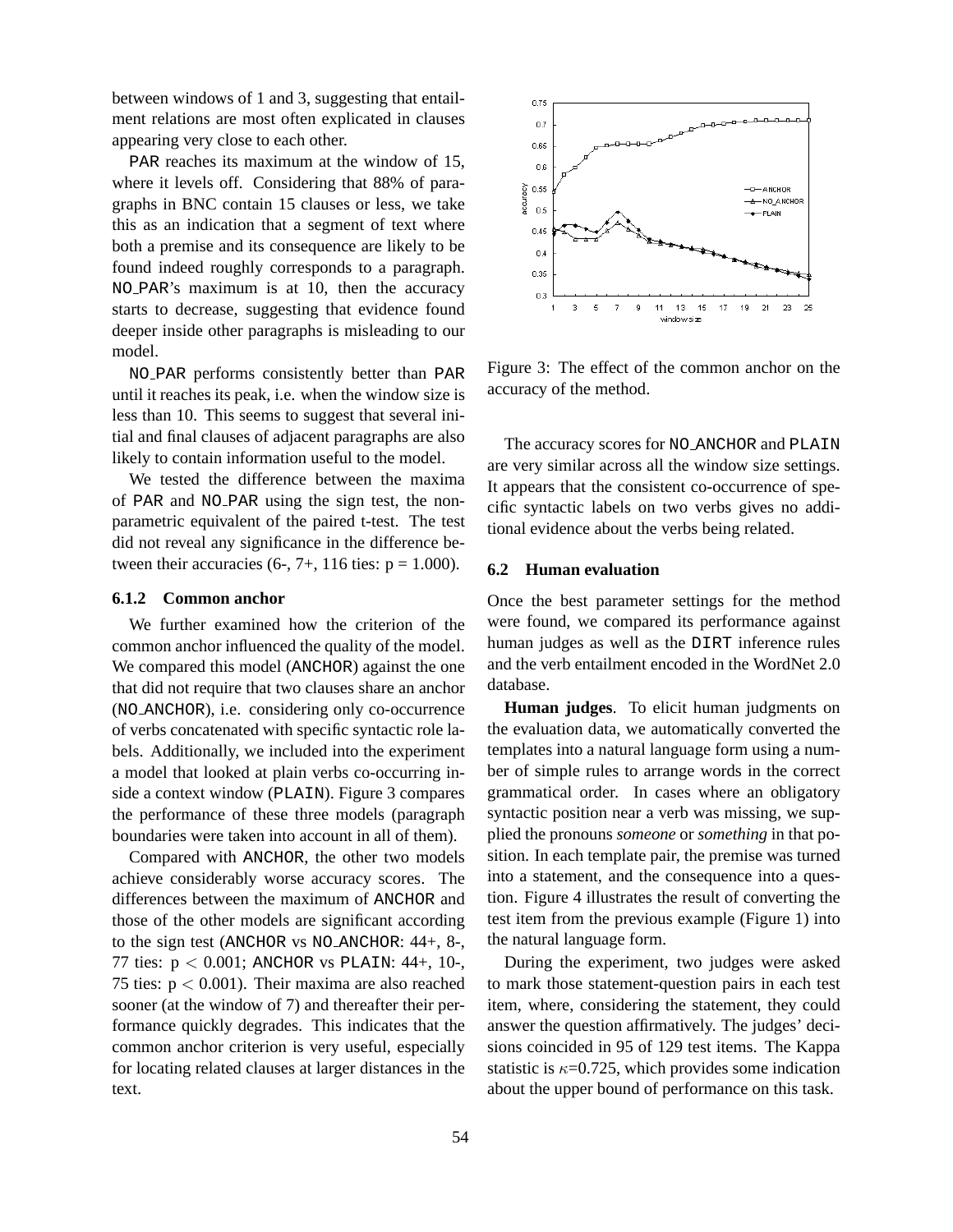```
X bought Y. After that:
1* Did X own Y?
2 Did X approve Y?
3 Did X reach Y?
4 Did X decline Y?
5 Did someone compare X with Y?
```
Figure 4: A test item from the test dataset. The correct consequence is marked by an asterisk.

**DIRT**. We also experimented with the inference rules contained in the DIRT database (Lin and Pantel, 2001). According to (Lin and Pantel, 2001), an inference rule is a relation between two verbs which are more loosely related than typical paraphrases, but nonetheless can be useful for performing inferences over natural language texts. We were interested to see how these inference rules perform on the entailment recognition task.

For each dependency tree path (a graph linking a verb with two slots for its arguments), DIRT contains a list of the most similar tree paths along with the similarity scores. To decide which is the most likely consequence in each test item, we looked up the DIRT database for the corresponding two dependency tree paths. The template pair with the greatest similarity was output as the correct answer.

**WordNet**. WordNet 2.0 contains manually encoded entailment relations between verb synsets, which are labeled as "cause", "troponymy", or "entailment". To identify the template pair satisfying entailment in a test item, we checked whether the two verbs in each pair are linked in WordNet in terms of one of these three labels. Because Word-Net does not encode the information as to the relative plausibility of relations, all template pairs where verbs were linked in WordNet, were output as correct answers.

Figure 5 describes the accuracy scores achieved by our entailment acquisition algorithm, the two human judges, DIRT and WordNet. For comparison purposes, the random baseline is also shown.

Our algorithm outperformed WordNet by 0.38 and DIRT by 0.15. The improvement is significant vs. WordNet (73+, 27-, 29 ties: p<0.001) as well as vs. DIRT (37+, 20-, 72 ties: p=0.034).

We examined whether the improvement on DIRT was due to the fact that DIRT had less extensive



Figure 5: A comparison of performance of the proposed algorithm, WordNet, DIRT, two human judges, and a random baseline.

coverage, encoding only verb pairs with similarity above a certain threshold. We re-computed the accuracy scores for the two methods, ignoring cases where DIRT did not make any decision, i.e. where the database contained none of the five verb pairs of the test item. On the resulting 102 items, our method was again at an advantage, 0.735 vs. 0.647, but the significance of the difference could not be established (21+, 12-, 69 ties: p=0.164).

The difference in the performance between our algorithm and the human judges is quite large (0.103 vs. Judge 1 and 0.088 vs Judge 2), but significance to the 0.05 level could not be found (vs. Judge 1: 17-, 29+, 83 ties: p=0.105; vs. Judge 2: 15-, 27+, ties 87: p=0.09).

#### **7 Conclusion**

In this paper we proposed a novel method for automatic discovery of verb entailment relations from text, a problem that is of potential benefit for many NLP applications. The central assumption behind the method is that verb entailment relations manifest themselves in the regular co-occurrence of two verbs inside locally coherent text. Our evaluation has shown that this assumption provides a promising approach for discovery of verb entailment. The method achieves good performance, demonstrating a closer approximation to the human performance than inference rules, constructed on the basis of distributional similarity between paths in parse trees.

A promising direction along which this work